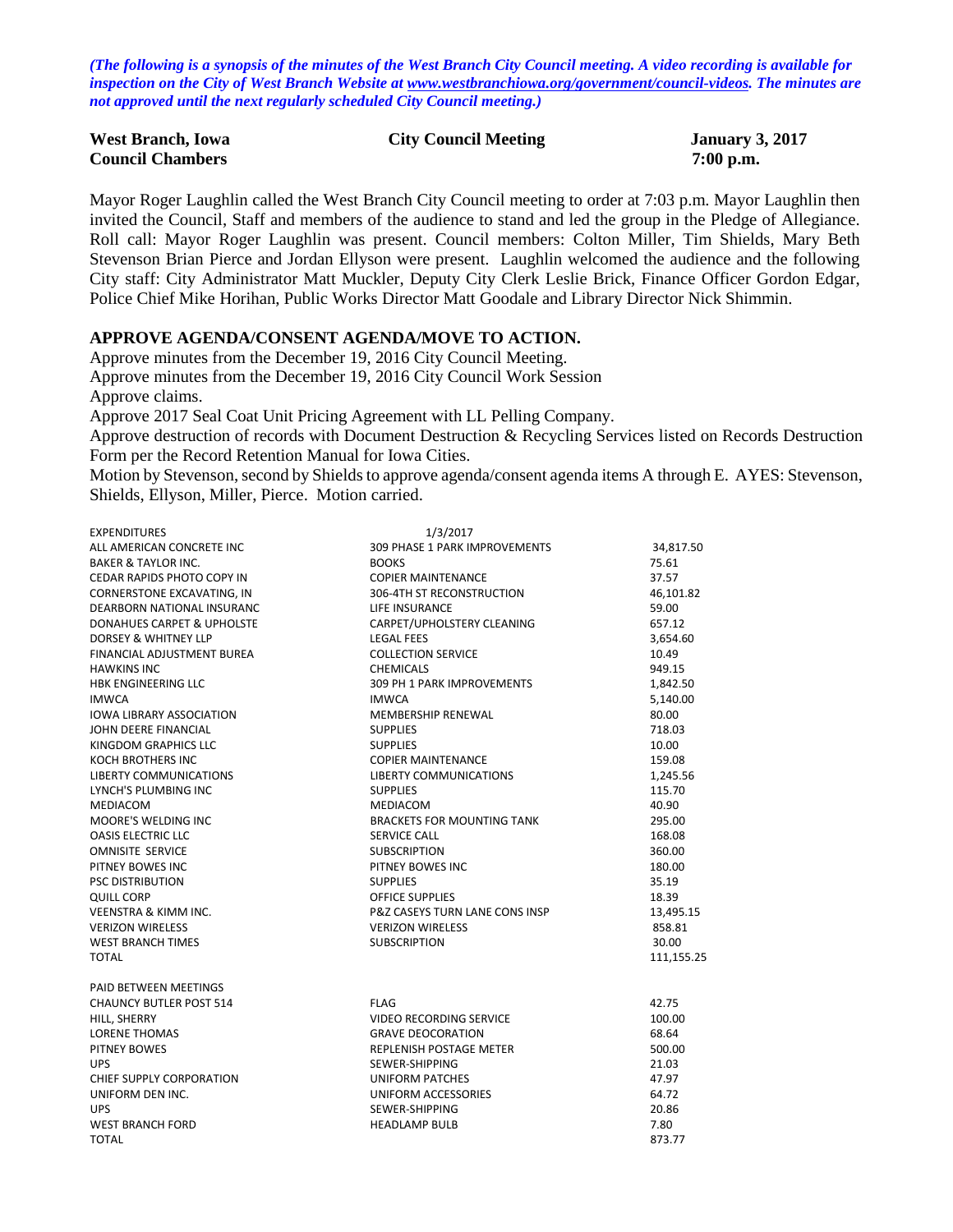| PAYROLL 12-30-16 |                               | 37,825.41  |
|------------------|-------------------------------|------------|
|                  | <b>FUND TOTALS</b>            |            |
|                  | 001 GENERAL FUND              | 28,946.42  |
|                  | 022 CIVIC CENTER              | 85.79      |
|                  | 031 LIBRARY                   | 5,930.04   |
|                  | 036 TORT LIABILITY            | 4,325.53   |
|                  | 110 ROAD USE TAX              | 1695.22    |
|                  | 112 TRUST AND AGENCY          | 4188.36    |
|                  | 306 4TH ST IMPROVEMENTS PROJ  | 46,101.82  |
|                  | 309 PHASE I PARK IMPROVEMENTS | 36,660.00  |
|                  | 313 MAIN ST SIDEWALK-PHASE 4  | 3,262.50   |
|                  | 314 N FIRST ST IMPROVEMENTS   | 5,495.00   |
|                  | 316   & I LINE/GROUT-PH 2     | 70.45      |
|                  | 600 WATER FUND                | 6,819.89   |
|                  | 610 SEWER FUND                | 6.273.41   |
|                  | <b>GRAND TOTAL</b>            | 149,854.43 |

## **COMMUNICATIONS/OPEN FORUM**

John Fuller, Planning & Zoning Commission Chair addressed the Council and informed them that the Planning & Zoning Commission had spent the last year reviewing the West Branch Comprehensive Plan and making suggestions for improvements, updates and clarifications. With the limited resources and time available to complete the project, Fuller suggested using a couple of U of IA students to review and rewrite the Comp Plan as well as the Historic Preservation Plan. Fuller said there would be a fifty percent financial obligation on the City's part with the university paying the other half of the student's involvement. Fuller mentioned that a resolution would be presented at a future City Council meeting for consideration.

# **PUBLIC HEARING/NON-CONSENT AGENDA**

Accept the resignation of Liz Seiberling from the Planning and Zoning Commission./Move to action. Motion by Miller, second by Ellyson to accept resignation. AYES: Miller, Ellyson, Stevenson, Pierce, Shields. Motion carried.

Mayor Roger Laughlin - Appointments/Reappointments/Move to action.

Mayor Pro Tem – Colton Miller Official City Newspaper - West Branch Times Public Health Officer – Dr. Thomas Novak Animal Control Facility - West Branch Animal Clinic City Engineer – Dave Schechinger, Veenstra & Kimm, Inc. Leesa Johnson - Animal Control Commission, December 31, 2019 James Provine - Animal Control Commission, December 31, 2019 Michael Sexton – Library Board of Trustees, June 30, 2019 Liz Seiberling – West Branch Preservation Commission, Dec. 31, 2019

Motion by Pierce, second by Ellyson to approve appointments/reappointments AYES: Pierce, Ellyson, Miller, Shields, Stevenson. Motion carried.

Councilperson Mary Beth Stevenson - Appointments/Reappointments/Move to action.

Emilie Walsh – Planning & Zoning Commission, December 31, 2020

Jennie Embree – Zoning Board of Adjustment, December 31, 2021

Motion by Stevenson, second by Miller to approve appointments/reappointments AYES: Stevenson, Miller, Shields, Pierce, Ellyson. Motion carried.